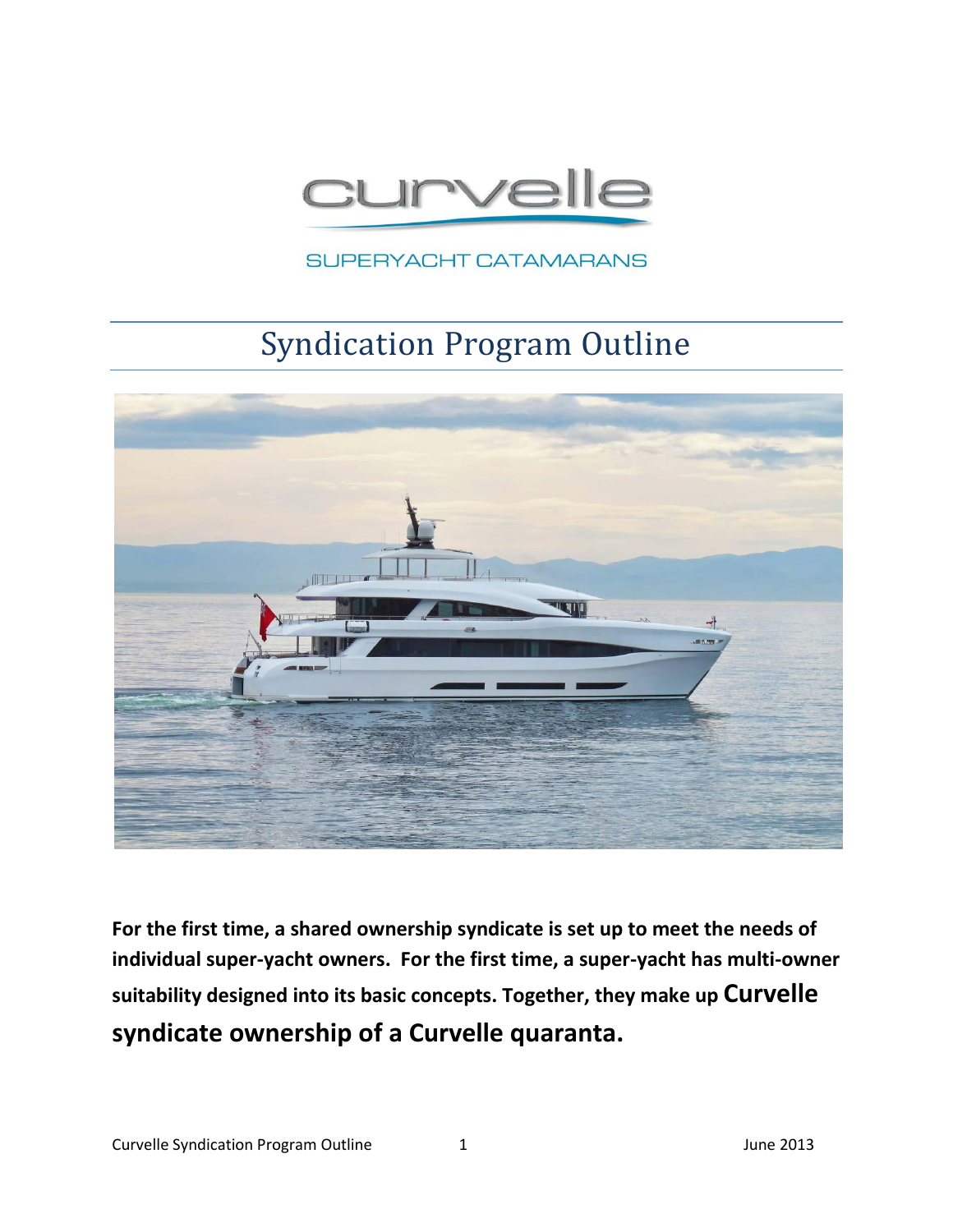## **1 Introducing Syndication v. Fractional Ownership**

Taking it at face value, most people will say that the Curvelle Syndication program is just another Fractional Yacht program. Assuming this is so, there are two major components to a fractional yacht program – the yacht and the program elements!

**The yacht.** Most companies (manufacturers) try to use fractional sales as a way to increase the sales of their existing vessels, which weren't designed in either layout or materials and systems with high use, multiple owners in mind. The Curvelle quaranta was designed from initial concept to cater to multiple types of users, who may have different criteria, from sleeping/stateroom requirements to cruising speeds and range, to the types of activities they enjoy on and around their vessel.

The Curvelle quaranta was intelligently designed so that it could handle higher use and still look good, from the special woven vinyl carpeting, imported from Sweden, to the individually numbered wood veneer furniture "tiles" that can be easily replaced in case of damage without having to replace a whole piece of furniture or wall panel. Furthermore the vessel is built to the highest safety standards – MCA Unlimited, with redundant systems and equipment not usually found on a vessel of this size e.g. oily bilge water separator. This doesn't mean to say that the quaranta wouldn't make a great single owner yacht, indeed Curvelle have several different models that appeal to a very broad selection of potential owners, from strictly private to heavy charter use, as well as Syndication.

**The "program".** At Curvelle, we use the word "Syndication" to help differentiate our program from fractional programs, because we believe that our system is superior, as it is strictly geared towards the flexibility and financial prudence that owners would want for themselves. Most fractional programs are set up by manufacturers/companies as an additional profit centre, charging extra fees and management costs or inflating the overall price of the new yacht when selling in it fractions.

This is not the case at Curvelle, where we utilize an independent dedicated yacht management company to oversee the day to day operation of the yachts and the Members. We feel that it adds to the enjoyment and well being of the owners and yacht if the Syndicate is free to pick and choose the management company that they use (or none at all if they so wish!) Furthermore, the price of the vessel remains extremely competitively priced, whether buying in whole or a  $1/7^{\text{th}}$  Syndicate Share.

In short, at Curvelle we have used the help of a small army of industry experts to lay out a comprehensive Syndication plan, which covers all aspects of multiple owner vessel use: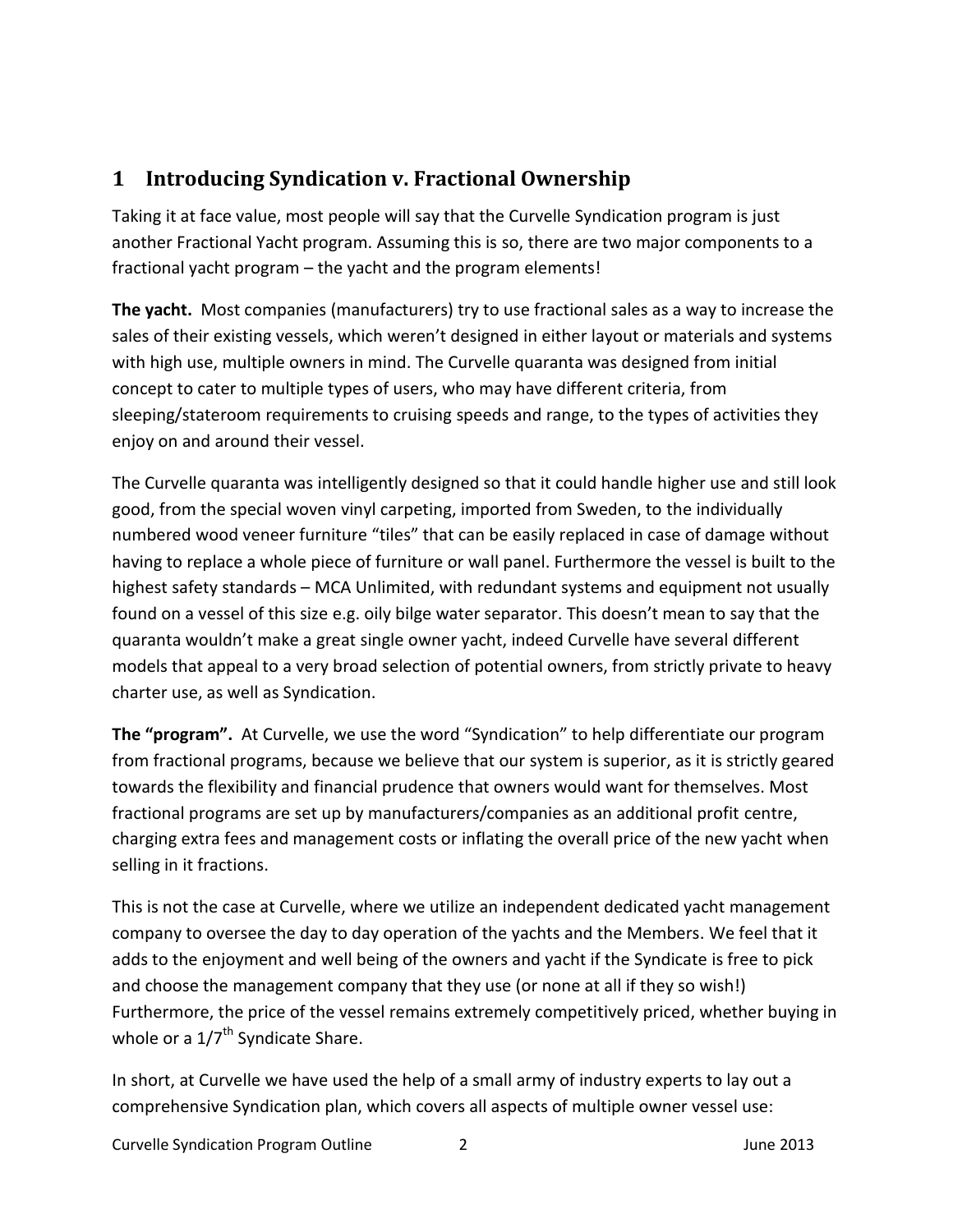Corporate set-up, buying and selling of shares, optimal owner use and booking, charter, management, crew hiring & rotation, scheduling and vessel deployment, Syndicate member voting and dispute resolution protocols, vessel sale, etc. But it is the Owners of the Syndicate who have ultimate control of all of these factors, without the interference of any outside third party. We believe it is a flexible, fair and fiscally prudent way to own a Super-Yacht, and that is the Curvelle difference!

## **2 The origin of Curvelle's "syndicate ownership" programme**

Curvelle's ideas about shared ownership of superyachts are different to other organisations, on several fronts. Curvelle wants to make super-yachts accessible to a wider market through a shared ownership arrangement, but recognises that the one-size-fits-all approach used by most "fractional ownership" businesses doesn't work because the yachts are often ill suited for the task at hand, and because yacht owners take pride in being individuals who think for themselves. When advocating shared ownership of a Curvelle yacht, we don't regard owners as just part-time users of the yacht. They are a group of individuals collaborating to share a yacht we've built for them - members of a very small and exclusive club. We turned conventional thinking around and said "what would make it acceptable to ME to share MY yacht?" So our syndicate programme is based on setting up small private groups of owners, who use our initial guidelines to customize the program and agree their own rules, and jointly have complete control over their yacht.

### **3 Syndicate Advantages.**

Syndicate ownership may be new in the superyacht industry but is well established in many other businesses. A syndicate is "an association of people or firms authorized to undertake a duty or transact specific business" or "an association of people or firms formed to engage in an enterprise or promote a common interest." Here, the "enterprise or common interest" is to benefit from ownership of a Curvelle super-yacht.

The benefits obviously include cost sharing, but there are other practical advantages as well: Membership removes the need to be involved in hiring, supervising and if necessary firing crew; scheduling maintenance and negotiating with shipyards; organizing and agreeing charter arrangements; and a multitude of other issues normally associated with owning a "super-yacht". These tasks are performed by a management company (at the discretion of the Syndicate), whose costs are divided among the members of the syndicate. A syndicate can often negotiate better deals for work and materials than an individual owner could. For many individual owners, the need to spend precious time on such matters seriously degrades their enjoyment of ownership, especially after the initial euphoria of acquiring a new yacht has worn off.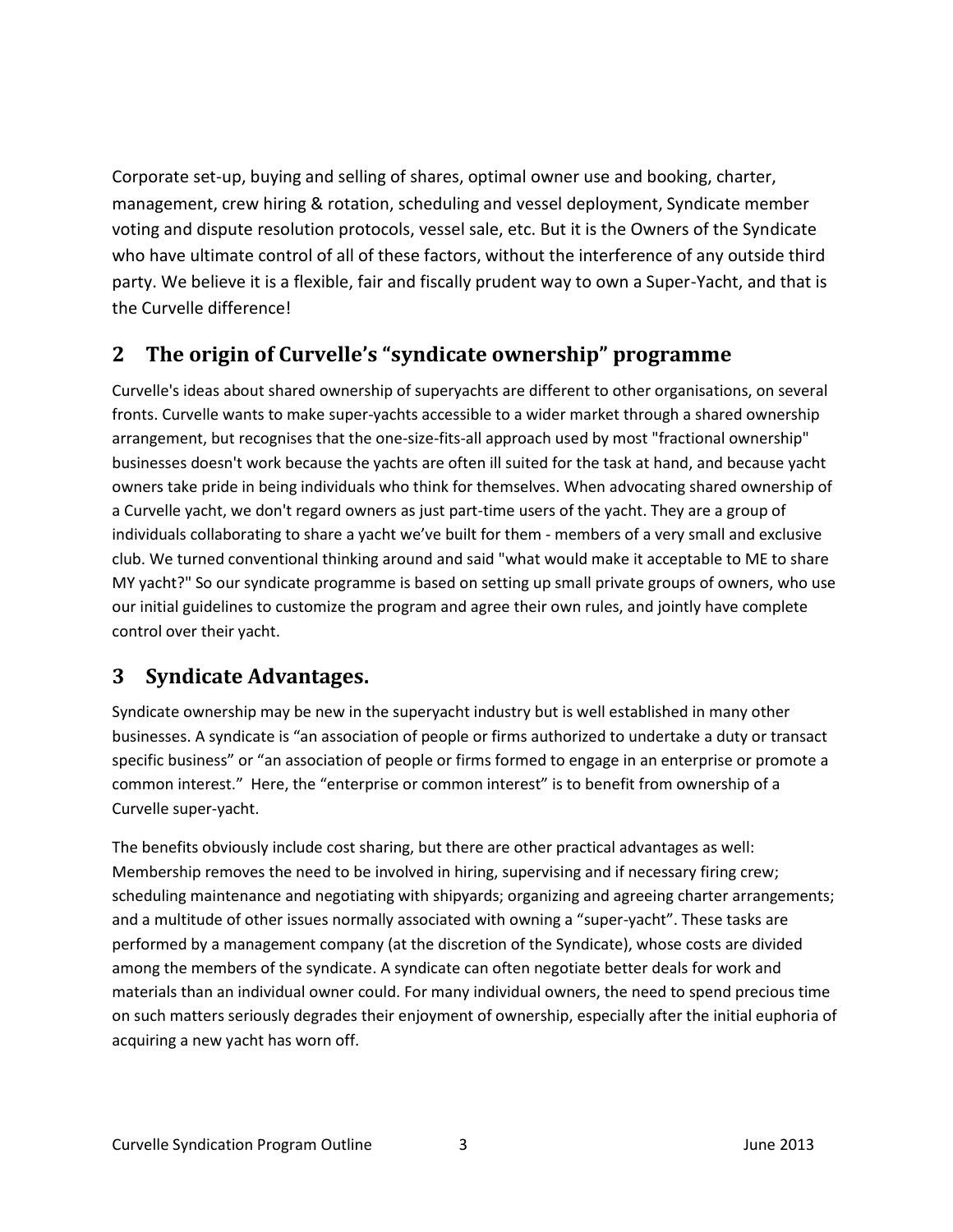## **4 Syndicate, timeshare, fractional – is there really a difference?**

Most people's reaction to any shared ownership system for something like a yacht is that "it must be some form of timeshare". Timeshare doesn't allow you much choice of anything, other than whether you actually use it or not and is usually poor value for money. The big differences between a Curvelle syndicate and any other form of shared ownership are:

- In most commercial shared ownership systems (timeshare or fractional ownership), an outside organisation owns the asset and wants to sell usage of it in small pieces to as many people as it can, to maximize its own profits. Timeshare is really a capital payment for future occupation rights, with no or little element of equity. But whether sold as a whole, in sevenths or any other fractional share, the gross purchase price of a Curvelle yacht remains constant – and a great value!
- Commercial "fractional ownership" schemes provide equity and legal ownership of a share in the yacht, and sometimes take the legal form of a syndicate, but give less control over it than a Curvelle syndicate. The yacht remains within the fractional company "system" even after the owners have paid for it.
- The fractional company usually has a significant interest in providing management and additional "concierge" services on non-negotiable terms - we leave those choices up to the members of the individual Syndicate.
- Private owners' syndicates usually start out with a few people who are already acquainted getting together to buy something, often on a fairly informal basis.

Curvelle syndicates do the opposite of what most timeshare and other fractional organisations do. We provide a professional service to create small private groups, and act as their agent to do what the group's members actually want. Usually, groups started by private individuals can easily agree the basics of what they want to do, but find that dealing with the vital "nitty-gritty" details is extremely timeconsuming, expensive and of itself can lead to disagreement. These details can seem endless and include everything from determining a suitable flag of registry, company set-up and infrastructure, operating agreements, calendar sharing protocols, fair use and allocation of costs and expenses, buying and selling shares protocols, to setting up a fully functional website for communication and record keeping.

# **5 Setting up a syndicate.**

With a super-yacht, sophisticated financial and legal planning is especially critical because of the taxation, registry and crew contracts issues that are involved, and professional advice about this is expensive and hard to find. Curvelle thinks it would be hard for any independent group of private individuals to create a better or more comprehensive system than that for the **quaranta** syndicate. When putting together our syndicate programme, we: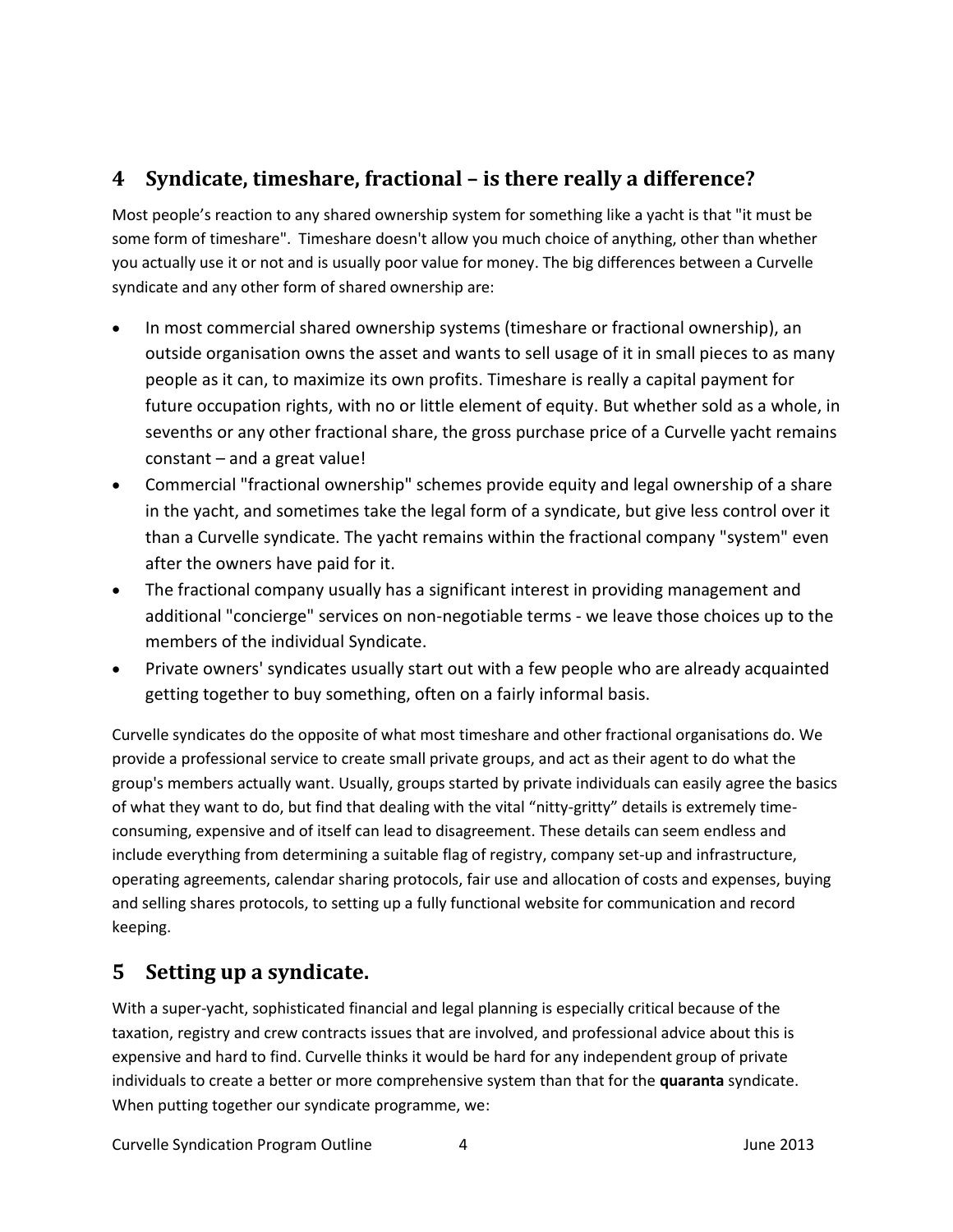- Talked to experienced owners and to people who have put together private syndicates for themselves.
- Thought through the design and operational implications of having more than one person using a yacht as its owner
- Consulted specialists to examine the legal, financial and logistical ramifications of large yacht multi-ownership.

And because we are primarily interested in making it possible for more people to buy a Curvelle yacht, the syndicate arrangements themselves are not a primary profit source for us. So if the members of a syndicate do not like some aspect of its rules, they can change them. They act just as the members of a highly selective club do.

Because Curvelle has done all the heavy preparatory work of researching the legal and practical issues, the time between a potential owner realising that sharing a yacht might be beneficial and his being able to step aboard and enjoy a first season's cruising, is cut to the bare minimum.

A syndicate should have the right number of people who share similar objectives, and a detailed agreement between them as to how they want to achieve those objectives. The Syndicate Members Agreement between the members is unique to each group. It ensures that every member of the group can see that his or her rights are fully protected, and that the mutual obligations of the members are fully understood, before a significant amount of money changes hands. It is an example of what is now being referred to as "buyer-directed commerce".

Curvelle eliminates the problems found in some other multiple ownership arrangements by establishing each syndicate as a separate legal entity. This entity is entirely owned and controlled by the members of the group: its objectives are those which the members set out and its assets are the yacht. Curvelle does not hold any equity in the group: it merely provides an initial service to set it up.

While a syndicate has total autonomy to determine its own future, there are benefits to be obtained from collaboration with other syndicates, from bulk purchase arrangements to use of each other's yachts when they happen to be in different cruising areas. Curvelle will be able to help optimise such arrangements to suit each syndicate's detail needs.

**In a syndicate you have nearly as much freedom of choice and control as you would have had from buying the yacht outright, but you only pay a fraction of the price, and have none of an individual yacht owner's responsibilities. Curvelle is an impartial "facilitator" whose only objective is to enable you to achieve what you want to do, taking the tedious tasks of actually organising it off your hands.**

### **6 Syndicate organisation.**

The **quaranta** owners syndicate set up by Curvelle Yachts parent company Yacht Marketing Limited (YML) enables potential buyers to become part owners of a Curvelle yacht via the most advantageous

Curvelle Syndication Program Outline 5 5 3 June 2013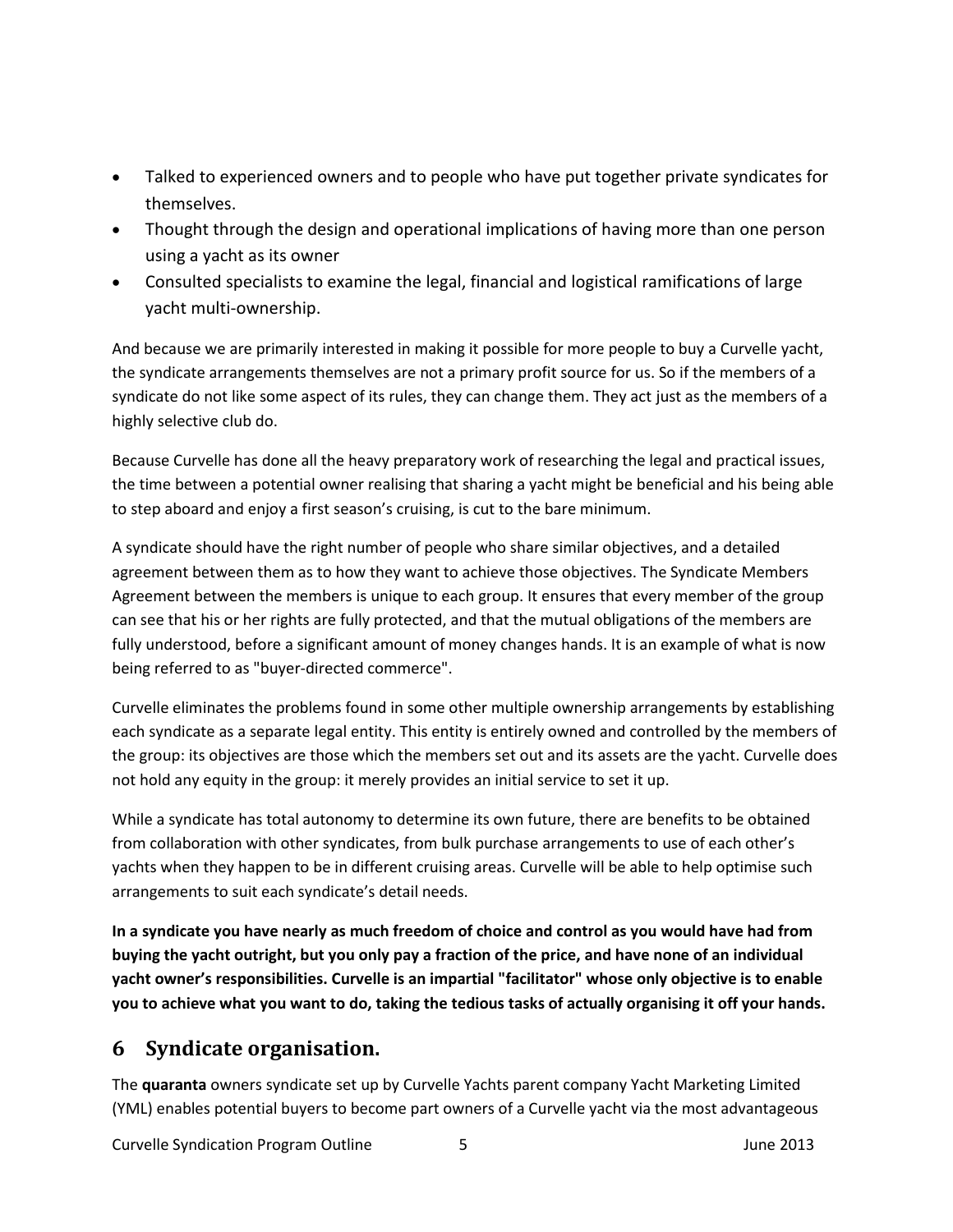method possible. Curvelle and YML retain no part of the title to, or any control over, the yacht once it has been wholly acquired by the syndicate. YML provides initial management services on a standard contract, renewable at the syndicate's discretion.

The syndicate's structure is that its seven members are shareholders in a company formed solely to own the yacht. They sign an agreement between them that sets out their rights and obligations. There may be further possible advantages to individual members to set up their shareholding to capture benefits in income and other taxes that affect them personally. The shareholders may charter the yacht and have specific benefits and incentives as shareholders. These charters may underwrite some of the cost of the yacht's operation.

The Syndicate **Members Agreement** sets out the basic objectives as:

- Enjoyment of cruising on the yacht
- Financial security and prudence.
- Charter income to offset running costs.
- **•** Freedom and flexibility of choice for members
- Fairness of treatment in time and cost allocations.

It stipulates how the company will be managed and controlled, including aspects such as share transfers and sales, budget handling, and majorities required for decisions on specific matters affecting the syndicate. It also includes protections for members against default by another member.

## **7 Using a syndicate-owned yacht.**

The whole purpose of owning a yacht is to be able to enjoy using it as and when you want! If you share a yacht, a way must be found to meet this basic requirement of every yacht owner, and this is set out in the members' agreement.

There is a detailed analysis and explanation of the system outlined in the Membership Information Package, which is provided to qualified parties. However the following is a basic overview of what to expect.

The initial Membership brief calls for 2 booking periods a year: 24 "summer" weeks in the Mediterranean, and 16 "winter" ones for Caribbean cruising. These cruising grounds and seasons can be changed later if the members so wish. The balance of the year is used for trans-Atlantic shipping/repositioning and maintenance.

Each member can book 3 weeks summer and 2 weeks winter cruising. The system is set up on a rotational, tiered use basis, to ensure an "equal opportunity" approach to all involved. Thus, before each season, the manager asks the members in rotational turn when they'd like to have their personal use of the vessel. Once everyone has chosen their personal trip dates, the manager asks if they'd like to make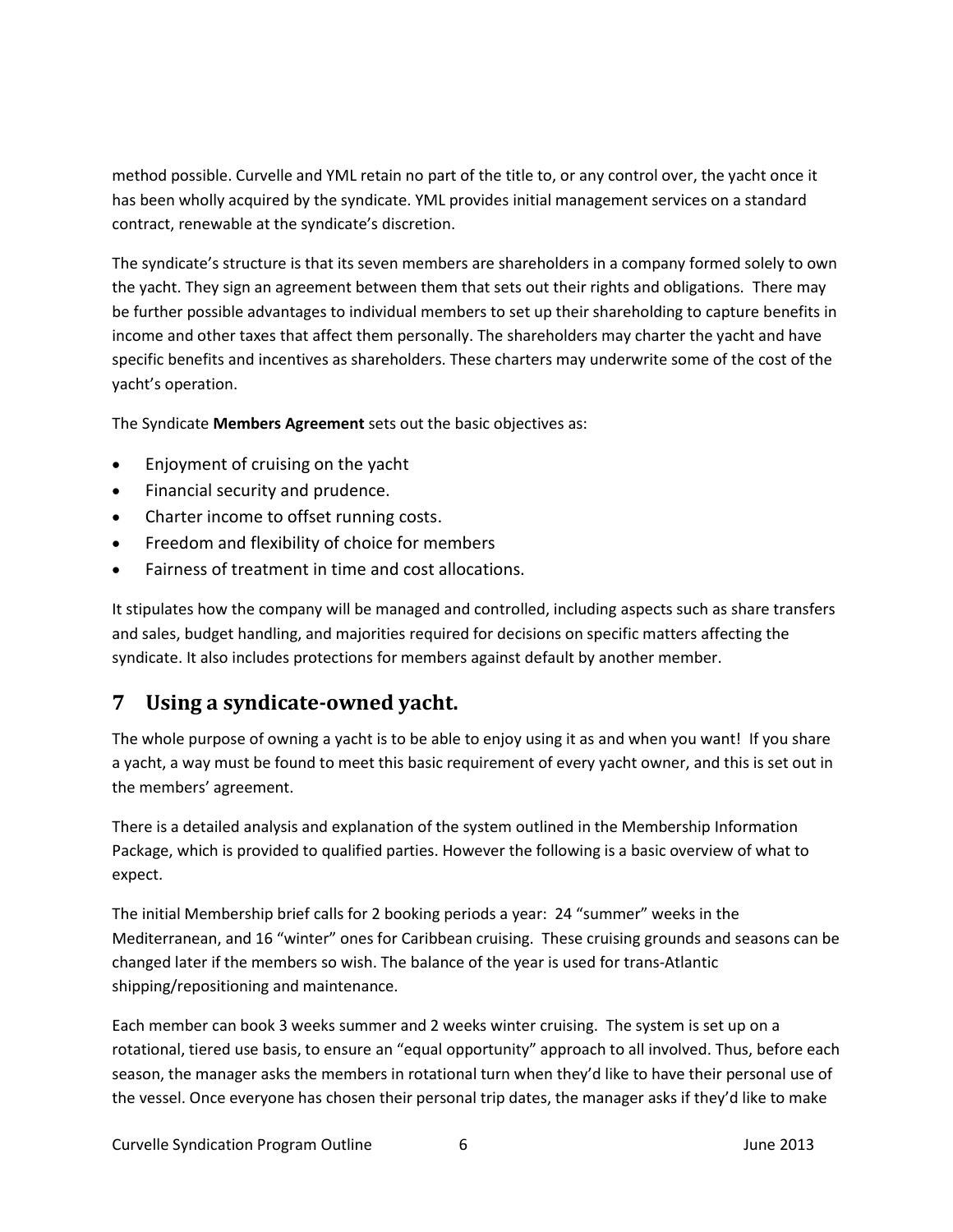the yacht available to anyone else – friends or relatives for example – but there's no obligation to choose. If you don't desire or aren't able to go in a particular season, not choosing anything just makes it easier for other members to get the exact dates they want. It then releases the yacht for commercial charters, and income from these will be credited to your account in reverse proportion to your amount of use. This system results in fairness and equal opportunities, so that

- No-one tells you when to take your vacations.
- You have the same opportunity as every other owner to use the yacht when you want to.
- Your own usage of the yacht is more important than that of friends or acquaintances of other syndicate members.
- You always have some opportunity to use the yacht during the periods of highest demand, as other members can't monopolise it.
- If you don't use any high demand time, you don't pay as much as those who do.
- You may also be able to use the yacht at short notice.
- If you haven't used much time and the yacht was chartered, you get some money back.

This choice-based system has many advantages for members over "rotating periods" or other fixed method of allocating usage often used by fractional companies. Members of a group are all different and have different preferences. Their preferences and needs may change from year to year. And in general people are more content when they make decisions for themselves, rather than having them imposed.

In a syndicate, usage is based on your own choices, not on "the system" telling you when your dates are, so there is no long term rota or calendar telling you when "your weeks" are for years ahead. This leads to some specific requirements in the agreement.

- The order in which members are asked to choose their dates changes every season, so that no-one gets locked into an apparently unfavourable position for successive seasons. Every member has on average exactly the same opportunity to achieve their ideal choice of time each year as every other member.
- Your personal usage is prioritised over usage by friends of other members.
- Everyone has the right to some time in the most popular periods, so some high demand time is held back until everyone has had a chance to choose.
- Seasons are sub-divided as "high", "shoulder" and "low" season, allocating different "operating costs" to each. As it is in everyone's interests to spread usage over as much of the season as possible, this provides an incentive to those who choose to cruise outside "high season" by reducing their annual costs.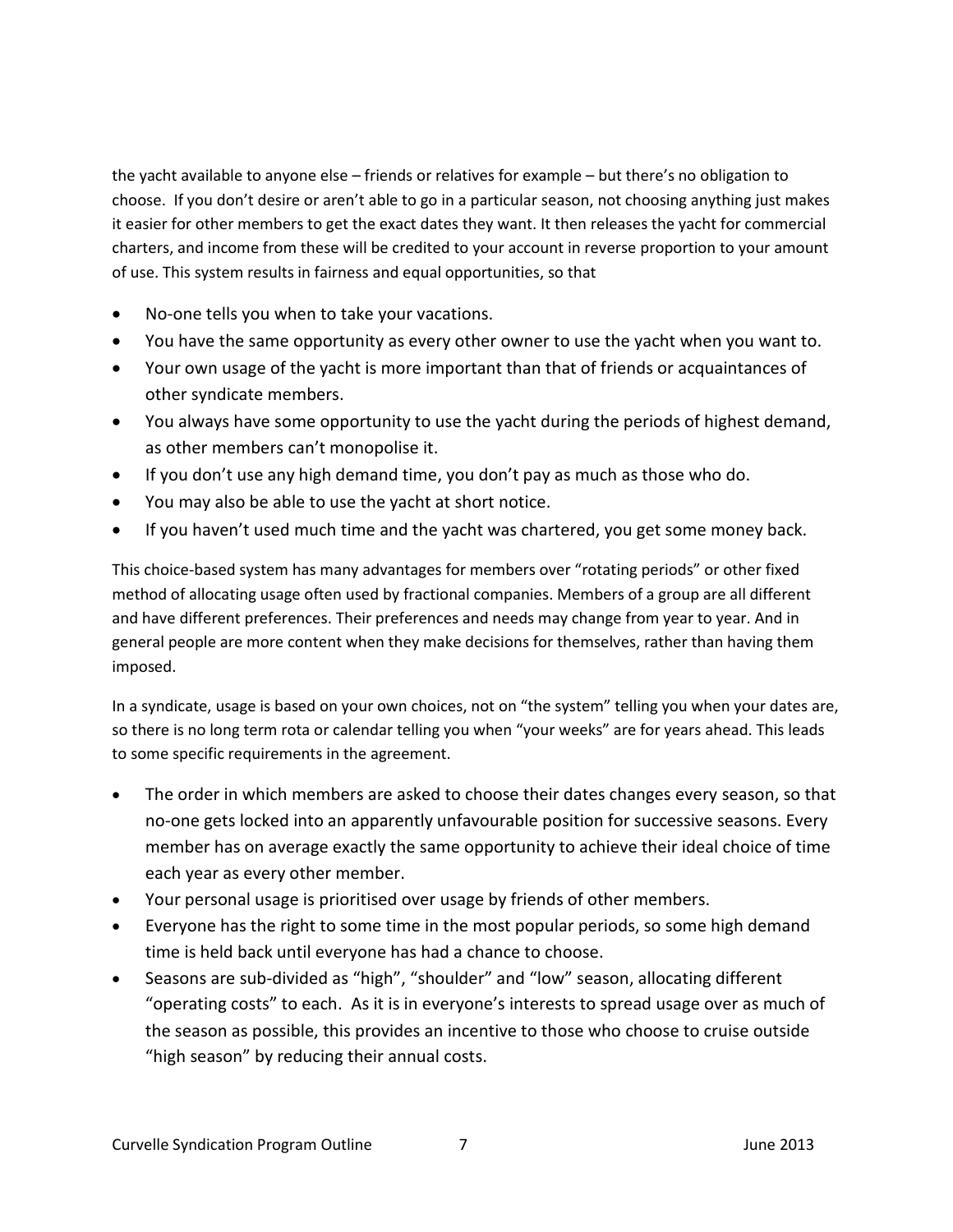Curvelle's management team has significant experience in multi-owner usage of leisure assets. Based on this and a detailed computer analysis using realistic member choice patterns for the **quaranta**, we estimate that members will have better than 80% probability of achieving the usage dates they want. In some seasons it will be much higher, and in any event members will be aware of their chances of achieving precise dates well in advance, due to the proprietary forward looking calendar rotation system that will be utilized by the Syndicate members, so long term planning can be made accordingly.

The time remaining after owners have made their main booking for a season is still available to owners to use, but will otherwise be used for external charters if possible. Income from these will be shared proportionally to amount of time used/not used.

#### **8 Purchase, running costs and charter income.**

Initial purchase and subsequent running costs are based on fairly sharing the equivalent amount that an individual owner would have paid for the same use of the yacht.

**Capital cost**. The initial cost of share purchase is €1,575,000 and is based on the open market price of a **quaranta** with the same specification of options and customisation plus the costs of getting the yacht ready for actual service that an individual owner typically pays. The syndicate yacht is therefore completely "ready to go", equipped with all furnishing items, from crew uniforms to tableware.

**Annual operating costs.** Your share of the running costs in a Curvelle Syndicate is derived from fairly sharing the equivalent amount that an individual owner would have paid for the same services and enjoyment of the yacht.

- As the yacht is available when you want it, in either the Caribbean or Mediterranean, some costs (e.g. maintenance, biannual repositioning, and crew) are equally divided among members.
- Some costs result from how much and when you actually use the yacht, so are apportioned individually.
- Some costs are entirely personal, such as fuel used during your cruise, mooring fees for the particular harbours you visit, and your own food and drink.

Some costs are subject to seasonal variations and it's in everybody's interests to have usage spread as evenly as possible throughout the season. Cruising in periods when there's maximum demand for moorings and similar facilities accrues a higher proportion of those costs as well. As mentioned earlier this form of "pricing" mechanism that gives owners an economic incentive to spread their usage out over an entire season without inhibiting their ability to cruise during the most high demand periods. Every owner is guaranteed to be able to cruise **at least** one week in the July-August period if they wish.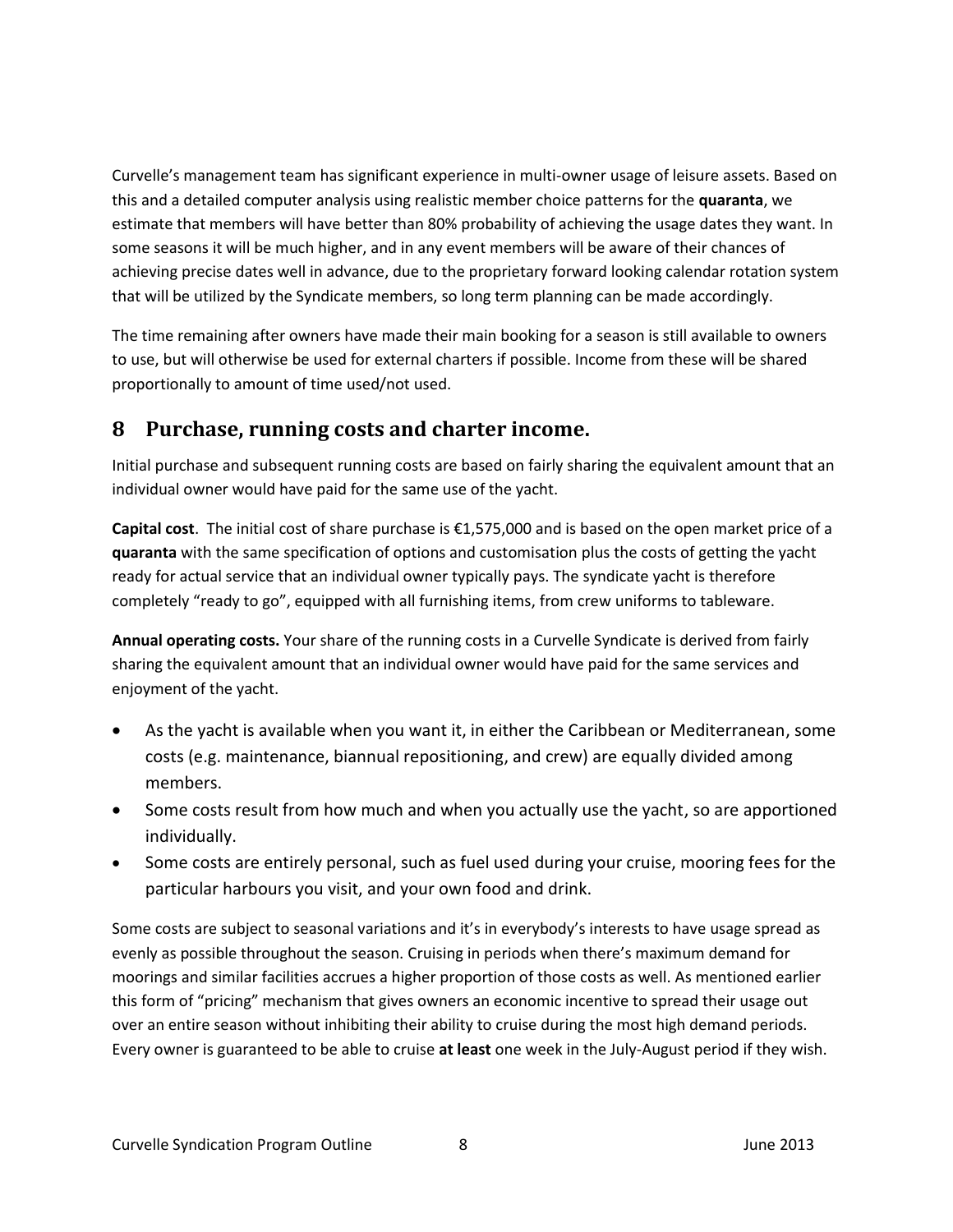**Charter income** may be used to offset running costs, and the syndicate's manager looks for the best possible charter revenues for your yacht. Income is returned to members in proportion to the time that has been made available for charter, so members who make least use in a particular season will gain more of the charter income.

Syndicate ownership does not follow the more common fractional or timeshare practice of telling owners "you can charter your unused weeks". This requires every owner to identify specific periods to either "use, or offer for charter" and sets up possible conflicts of use between owners versus charter users. This type of system is simple for the fractional company but is of less benefit to owners: it results in them having less flexibility to choose time for their own cruising, reduces the overall likelihood of actually obtaining charter income for the whole syndicate, and risks creating a competitive conflict between members.

**The bottom line on your annual ownership costs.** Because the syndicate is set up this way, it's not possible to say precisely how much your running personal cost share will be each year. It will vary a lot depending on how much you use the yacht, when you use it, what the other members do, and what success there is in chartering it – exactly as it will for an individual yacht owner. If one year you use a lot then the cost will be higher than the following year when you aren't able to use so much, and the cost will drop.

However, what you **do** know is that the **total** that you and the other members are paying is the actual cost of the yacht, and nothing else. If everyone makes the same usage of their full 5 weeks availability, they will each pay the same amount. If there is **no** charter income, then based on current estimates that will be about €213,000 per member per year, as the total budget for the syndicate is approximately €1,575,000. In that case each week will have cost about €63,000. If you had only 6 people aboard on average (50% of the maximum) for each trip, that would work out at just €1,500 per person per day. You can compare this with the cost of chartering a yacht in the next section. If you decide to look further into syndicate membership we will explain exactly how this is reached and how it can vary, before you make any commitment.

### **9 Syndicate member or charter client – which is better?**

Financially, is it more sensible to have a share in your own yacht, or just charter one when you want to cruise? Aside from the pleasure and pride of actual ownership, how do the cold economics balance out?

Super-yachts rarely if ever make an overall lifetime profit for their owner, so outright purchase is not likely to be a money-making operation. Chartering on the other hand can often have its own problems of availability and consistency, and is very expensive for extended periods. Curvelle has investigated this issue from the perspective of a person who wants to cruise regularly, but without making the commitment to owning a superyacht of his or her own. Syndicate membership provides a fresh option. Does it make sense to buy a syndicate share rather than charter?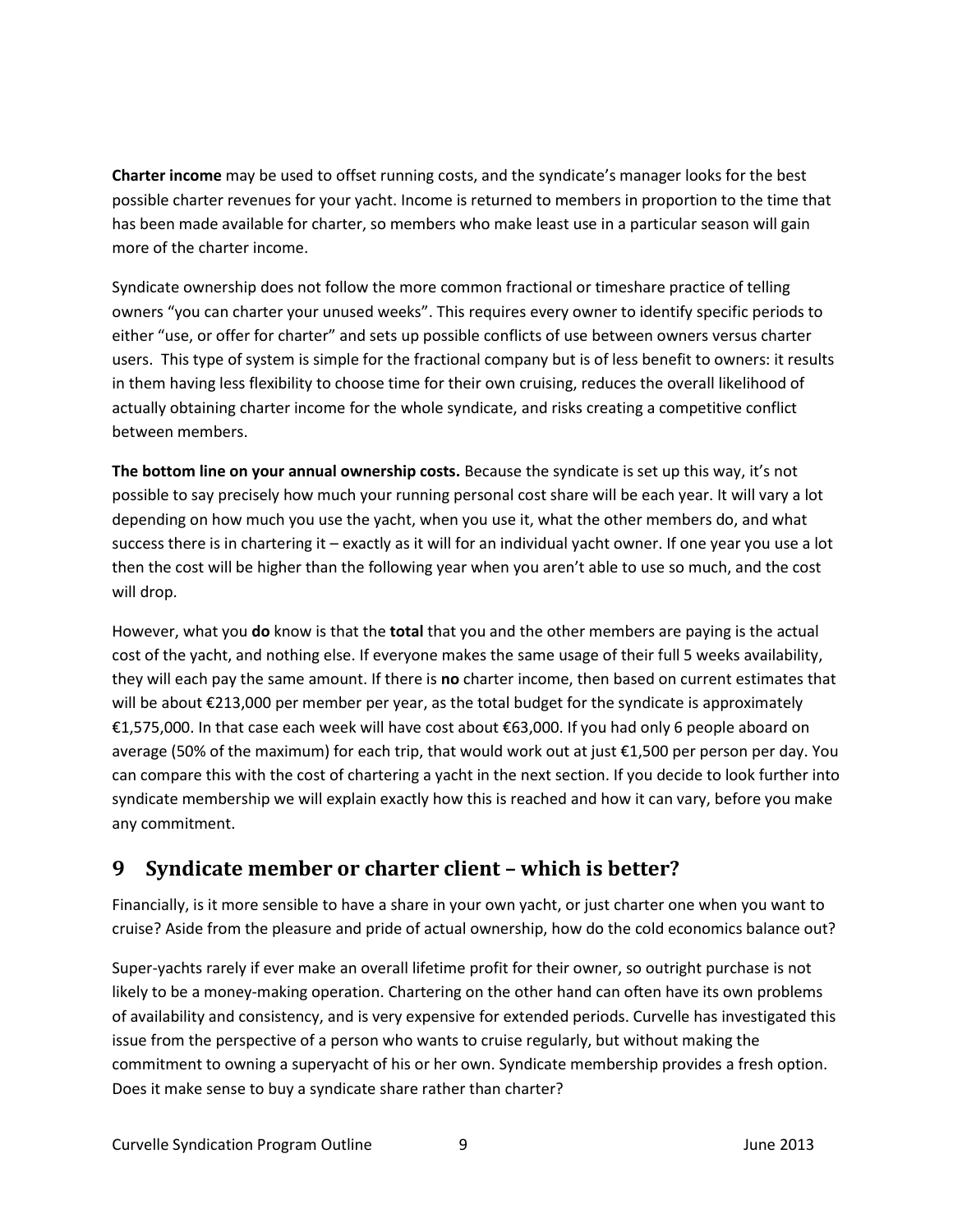We took someone who knows they will want cruising holidays for a number of years to come, and has sufficient funds available to purchase a **quaranta** share. We compared syndicate membership, and the associated ongoing costs, to placing the money in a savings account and drawing on it to charter an equivalent yacht. We also assumed that the savings fund would be "topped up" at the same rate as the syndicate member makes payments for maintenance etc. When they no longer wish to cruise, the syndicate share is sold or the fund closed. Whichever produces the greater sum at the end is "economically" the better deal.

Many variables affect the end result, primarily of course the amount of cruising time per year. Others are the overall number of years, inflation, deprecation in the yacht's value, and net rate of return on the savings fund. The syndicate's success in achieving charters will also affect the outcome. As it's impossible to predict exactly what usage will be made and what charters will actually be achieved, the value calculation model is based on the assumption that all owners will make similar amounts of usage and so incur an equal share of running costs.

For all reasonable values of these variables, the "break-even" point where it becomes economically better to own a syndicate share than to charter is around 13 days a year. In other words, **anyone who regularly expects to charter a yacht in the quaranta class for a couple of weeks a year will probably be better off as a syndicate member.** In reality, a syndicate member will probably cruise significantly MORE than a charter client for the same financial outlay, i.e. get much more enjoyment for the same money, because the marginal cost of each additional week is relatively low.

#### **10 Resales of shares**

A syndicate member is at liberty to sell their share at any time, and share transfers are covered in some detail in the Members' Agreement. A sale by one member has a knock-on effect on the value of other members' shares, so there are some special provisions that protect both would-be sellers and nonsellers, including right of first refusal etc.

The syndicate is also free to sell the yacht itself whenever the members want, on the open market. To ensure that all members have the full range of options available, the Membership Agreement stipulates a sale after 5 years of full use, unless the members agree to extend the program or buy out other Members who wish to sell.

## **11 Flexibility - is quaranta really suitable for shared ownership?**

A significant concern for many would-be yacht owners is whether a super-yacht is a suitable vessel for shared ownership. A single-owner super-yacht is highly customised to its owner's personal tastes, for everything from furniture styling and water toys to guest room layout. For some yachts this involves an extremely spectacular owner's suite, at the expense of area for other guest cabins; other individual owners may want a family – oriented layout with space distributed differently. Consequently most